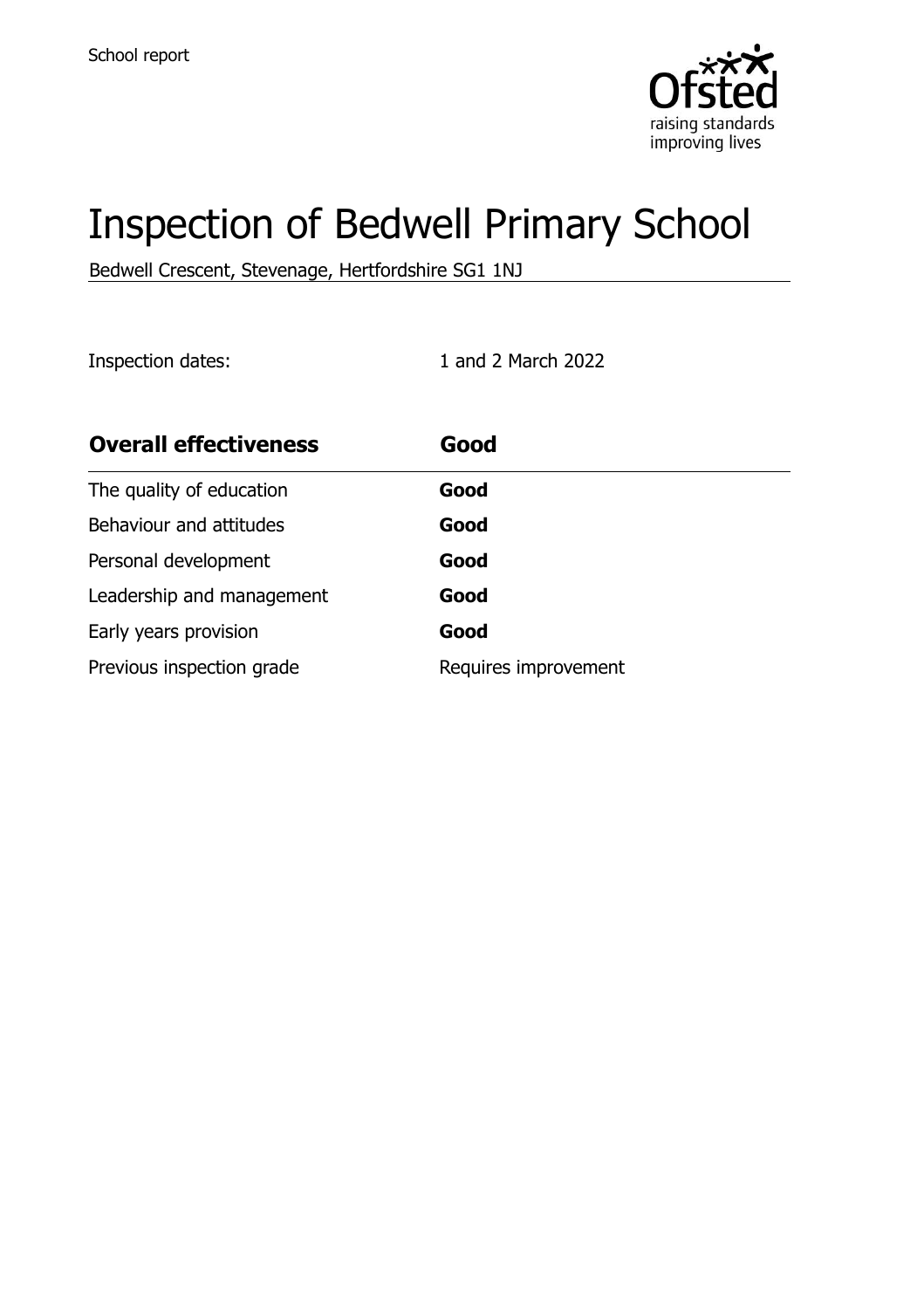

# **What is it like to attend this school?**

The friendly and supportive atmosphere at Bedwell Primary School means that pupils feel safe and secure and enjoy their learning. They are proud to attend the school. Pupils do well and strive to meet the high expectations that staff set for them.

Pupils are confident and have well-developed social skills. They are polite and courteous towards each other and to adults. They listen to and respect the opinions of others. Many pupils are keen to take part in the range of additional activities on offer.

The school is a calm and orderly place in which to learn. Pupils behave well in lessons and around the school. They know that they can talk to staff if they have a concern. They are confident that if bullying happens, teachers will quickly resolve it. Parents and carers strongly agree.

Pastoral care for pupils and their families is strong. Pupils feel well cared for because leaders and staff go out of their way to help and support them. One parent commented, 'There is a great sense of caring and community in the school which is lovely to send my children into every day.'

### **What does the school do well and what does it need to do better?**

Leaders have put in place an ambitious curriculum for all pupils that is well suited to their needs. Subject leaders have thought carefully about how pupils build their knowledge and skills over time from early years to Year 6. They have developed highly consistent planning and methods of delivery that help pupils learn well over time.

Leaders help teachers to constantly improve their subject knowledge. Teachers revisit what pupils have previously learned to enable them to know and remember more. In most subjects, pupils gain knowledge very well. However, there are a few areas of the curriculum where teachers' questioning is not precise enough to pick up pupils' misunderstandings as effectively. This means that on occasion, pupils' knowledge and understanding do not develop as well as in other subjects.

Leaders have ensured that the teaching of phonics is prioritised from the beginning of Reception. Planning is highly structured. Teachers' systematic delivery means that early readers learn sounds quickly and are soon able to blend and spell words. As a result of highly effective training, teachers use consistent approaches to help pupils develop fluency and expression. This ensures that pupils become confident readers. Any pupils who fall behind are given appropriate support to address any gaps. Pupils enjoy the carefully selected books and other texts that are available across the school and in every classroom.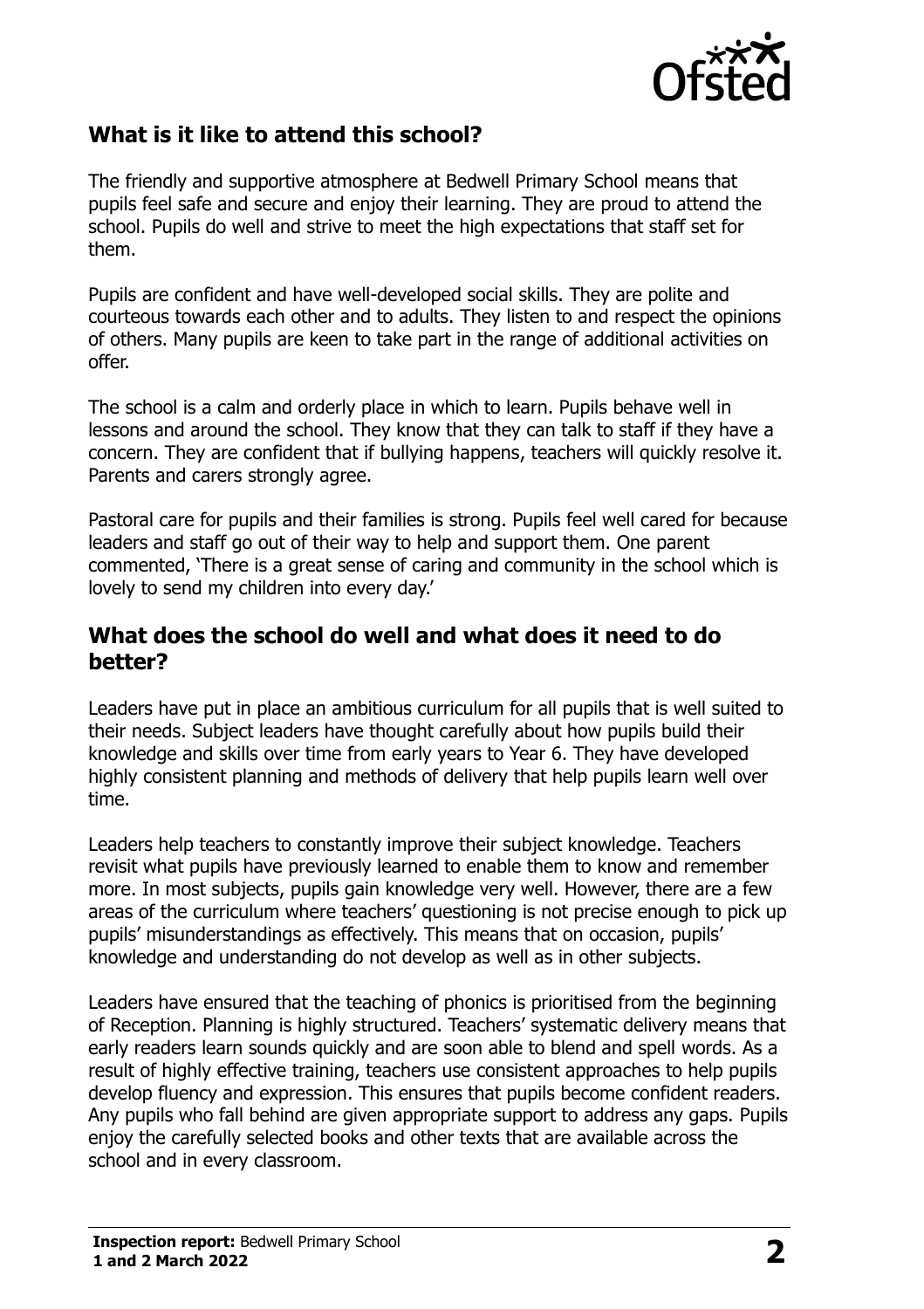

Pupils with special educational needs and/or disabilities (SEND) are well supported. Teachers know how to adapt the curriculum and provide precise support. As a result, pupils with SEND achieve well over time. However, leaders are aware that more could be done to help parents of pupils with SEND understand how to support their children's needs.

Early years staff are skilled at identifying children's social and emotional needs. The planning of the early years curriculum is strong. It links closely to the curriculum in other year groups and provides a secure foundation for children's future learning. Early years teachers use a range of activities to check children's understanding and help them remember what they have been taught.

Teachers and other adults have very positive relationships with pupils. As a result, pupils work with confidence and commitment. They behave well in lessons and around the school. Leaders check pupils' absence rigorously and work hard to ensure high levels of attendance. Leaders are committed to working with parents to raise attendance levels further.

Leaders have a strong commitment to supporting pupils' well-being and personal development. They have a clear understanding of their local context and the challenges that some families face. Staff provide a range of additional activities and opportunities, including sports clubs and visits to places of interest. These broaden pupils' experience and raise their aspirations.

Governors have an astute understanding of the school's context and are committed to doing the very best for the pupils. External support has been used to help governors develop a sharp understanding of the school's strengths and areas for improvement. They hold leaders to account and carefully check the quality of education in the school for themselves.

Staff are very proud to work at Bedwell Primary School. There is a tangible sense of teamwork and commitment throughout the school. Staff feel well supported by the headteacher and senior leaders, who are considerate of their workload.

# **Safeguarding**

The arrangements for safeguarding are effective.

Staff are highly vigilant and know how to raise concerns they may have about pupils' welfare. Safeguarding concerns are investigated thoroughly. Leaders ensure that pupils get the help they need and arrange swift referral to safeguarding partners where appropriate.

Pupils are taught how to keep themselves safe. They understand how to manage the risks they face, both physically and online. Pupils know what to do if they have a concern and are confident that it would be dealt with.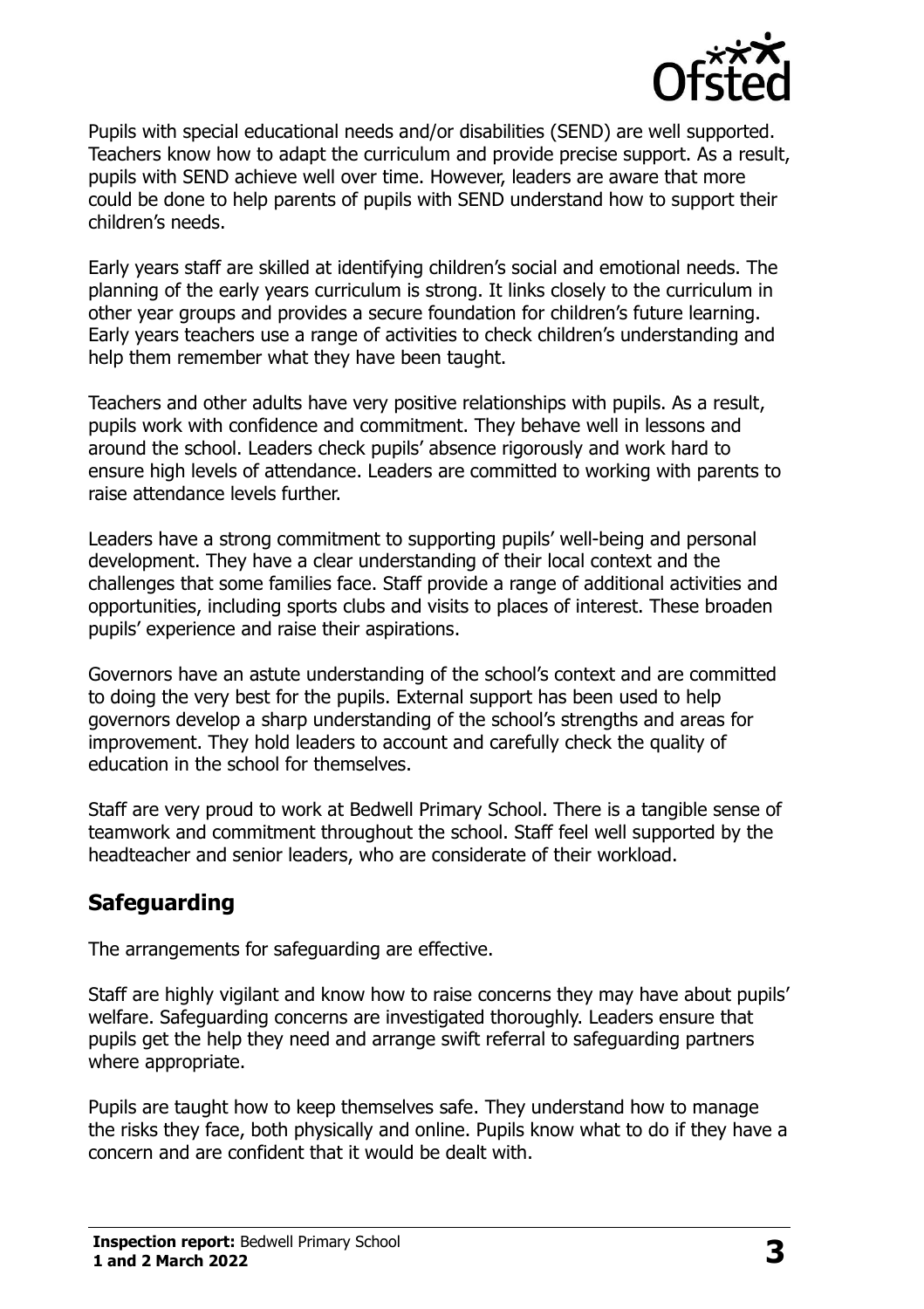

Governors monitor safeguarding effectively and ensure that appropriate checks are made on new staff.

# **What does the school need to do to improve?**

#### **(Information for the school and appropriate authority)**

- In some areas of the curriculum, teachers' questioning does not address pupils' misconceptions as rigorously and systematically as it could. This means that pupils' knowledge and understanding do not develop as well as in other subjects. Leaders should ensure that the quality of curriculum implementation is consistently high across all aspects of the curriculum.
- Some parents of pupils with SEND feel that communication could be timelier and more informative. This means that parents may not always know how to support their children effectively. Leaders have worked hard to develop positive relationships with parents in early years. Leaders should ensure that there is a similar focus on improving engagement with parents of pupils in the other year groups.

## **How can I feed back my views?**

You can use [Ofsted Parent View](http://parentview.ofsted.gov.uk/) to give Ofsted your opinion on your child's school, or to find out what other parents and carers think. We use information from Ofsted Parent View when deciding which schools to inspect, when to inspect them and as part of their inspection.

The Department for Education has further quidance on how to complain about a school.

If you are the school and you are not happy with the inspection or the report, you can [complain to Ofsted.](http://www.gov.uk/complain-ofsted-report)

## **Further information**

You can search for [published performance information](http://www.compare-school-performance.service.gov.uk/) about the school.

In the report, '[disadvantaged pupils](http://www.gov.uk/guidance/pupil-premium-information-for-schools-and-alternative-provision-settings)' refers to those pupils who attract government pupil premium funding: pupils claiming free school meals at any point in the last six years and pupils in care or who left care through adoption or another formal route.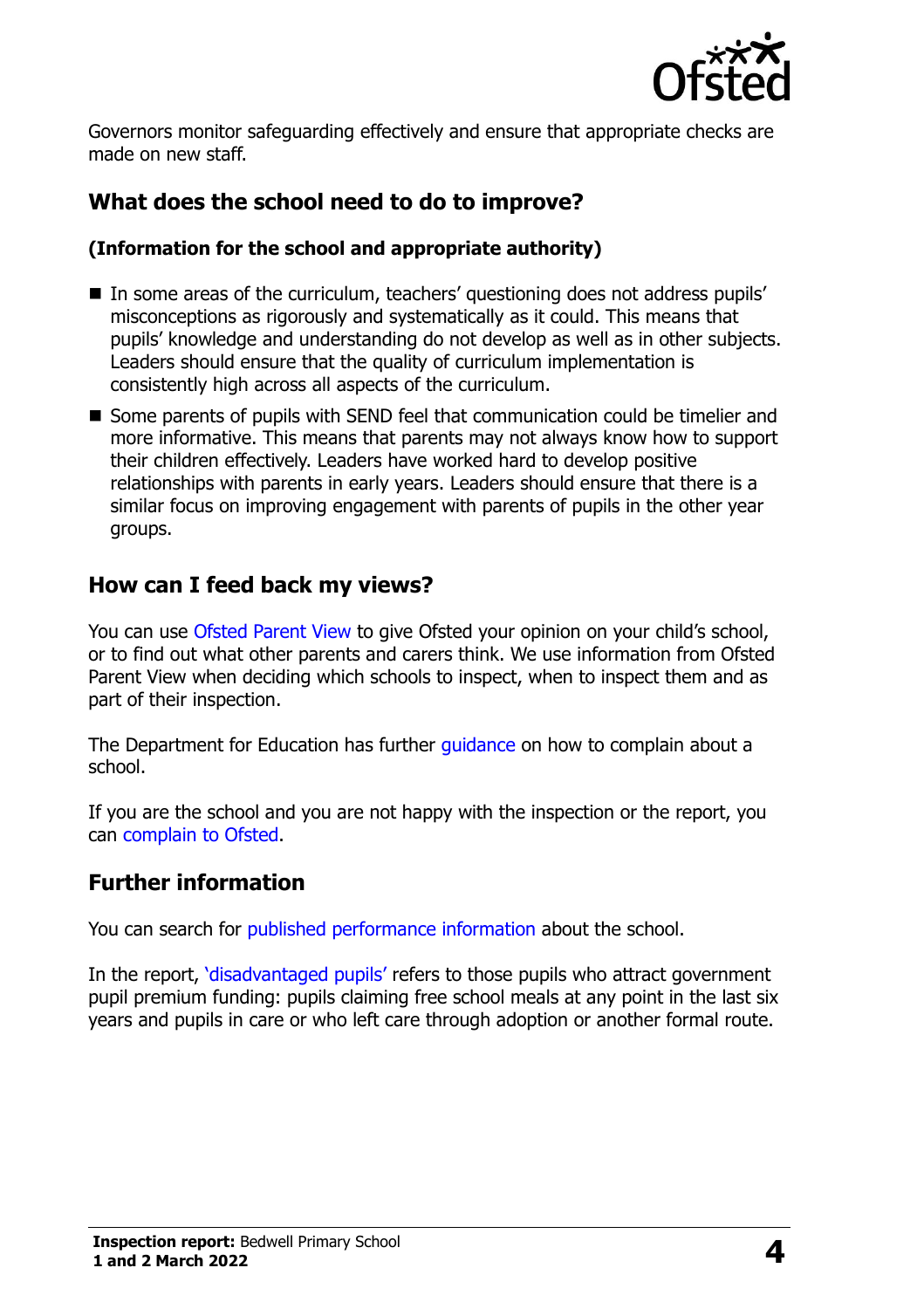

# **School details**

| Unique reference number             | 117200                                                           |
|-------------------------------------|------------------------------------------------------------------|
| <b>Local authority</b>              | Hertfordshire                                                    |
| <b>Inspection number</b>            | 10207082                                                         |
| <b>Type of school</b>               | Primary                                                          |
| <b>School category</b>              | Maintained                                                       |
| Age range of pupils                 | 4 to 11                                                          |
| <b>Gender of pupils</b>             | Mixed                                                            |
| Number of pupils on the school roll | 264                                                              |
| <b>Appropriate authority</b>        | The governing body                                               |
| <b>Chair of governing body</b>      | Victoria de Naeyer                                               |
| <b>Headteacher</b>                  | Emma Shaw                                                        |
| Website                             | www.bedwell.herts.sch.uk                                         |
| Date of previous inspection         | 22 and 23 May 2018, under section 5 of<br>the Education Act 2005 |

# **Information about this school**

- Bedwell Primary School is an average-sized primary school.
- The proportion of pupils with SEND is well above average.
- The proportion of pupils who speak English as an additional language is above average.

# **Information about this inspection**

The inspectors carried out this inspection under section 5 of the Education Act 2005.

This was the first routine inspection the school had received since the COVID-19 pandemic began. Inspectors discussed the impact of the pandemic with leaders, and have taken that into account in their evaluation of the school.

■ The inspection team carried out deep dives in the following subjects: early reading, mathematics, physical education and history. This included discussions with curriculum leaders, visits to lessons, meetings with staff and pupils, and scrutinising of pupils' work.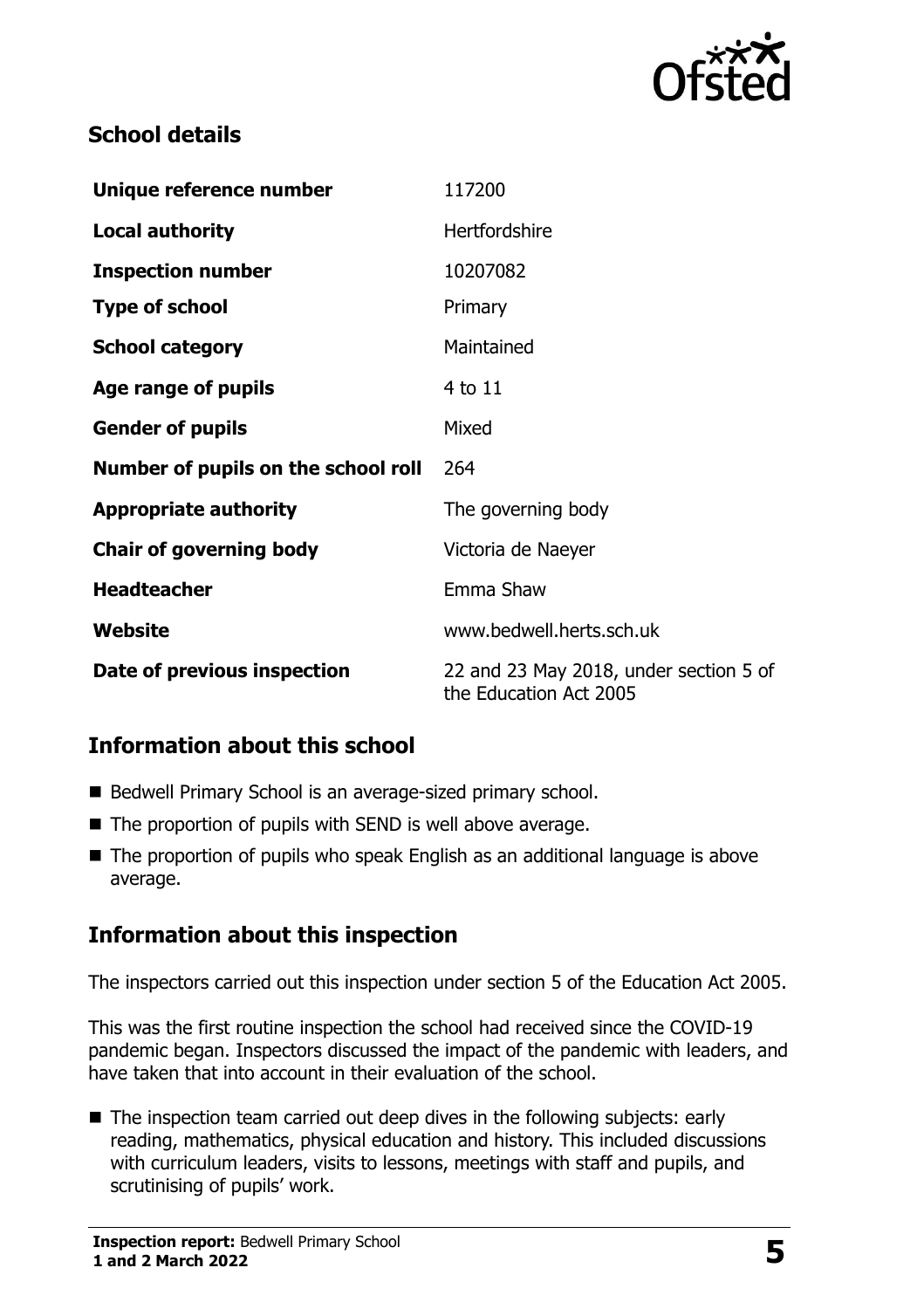

- Inspectors also looked at curriculum plans and spoke to leaders about personal, social and health education, and science and geography. Inspectors visited geography and science lessons.
- Inspectors reviewed a range of documentation, including safeguarding records, curriculum planning documents and the school's self-evaluation and improvement plans.
- The lead inspector met with the chair of governors and two other members of the governing board. The lead inspector had a telephone conversation with the local authority school improvement partner.
- Inspectors scrutinised the school's record of employment of staff and met with the designated safeguarding leads.
- Inspectors observed pupils during unstructured social time and talked to groups of pupils about their school experiences.
- The inspection team considered 156 responses to Ofsted's pupil survey, 35 responses to Ofsted's staff survey and 56 responses to Ofsted's questionnaire for parents, Ofsted Parent View, including 27 free-text comments by parents.

#### **Inspection team**

John Constable, lead inspector **Ofsted Inspector** 

Simon Eardley **Contract Contract Contract Contract Contract Contract Contract Contract Contract Contract Contract Contract Contract Contract Contract Contract Contract Contract Contract Contract Contract Contract Contract**